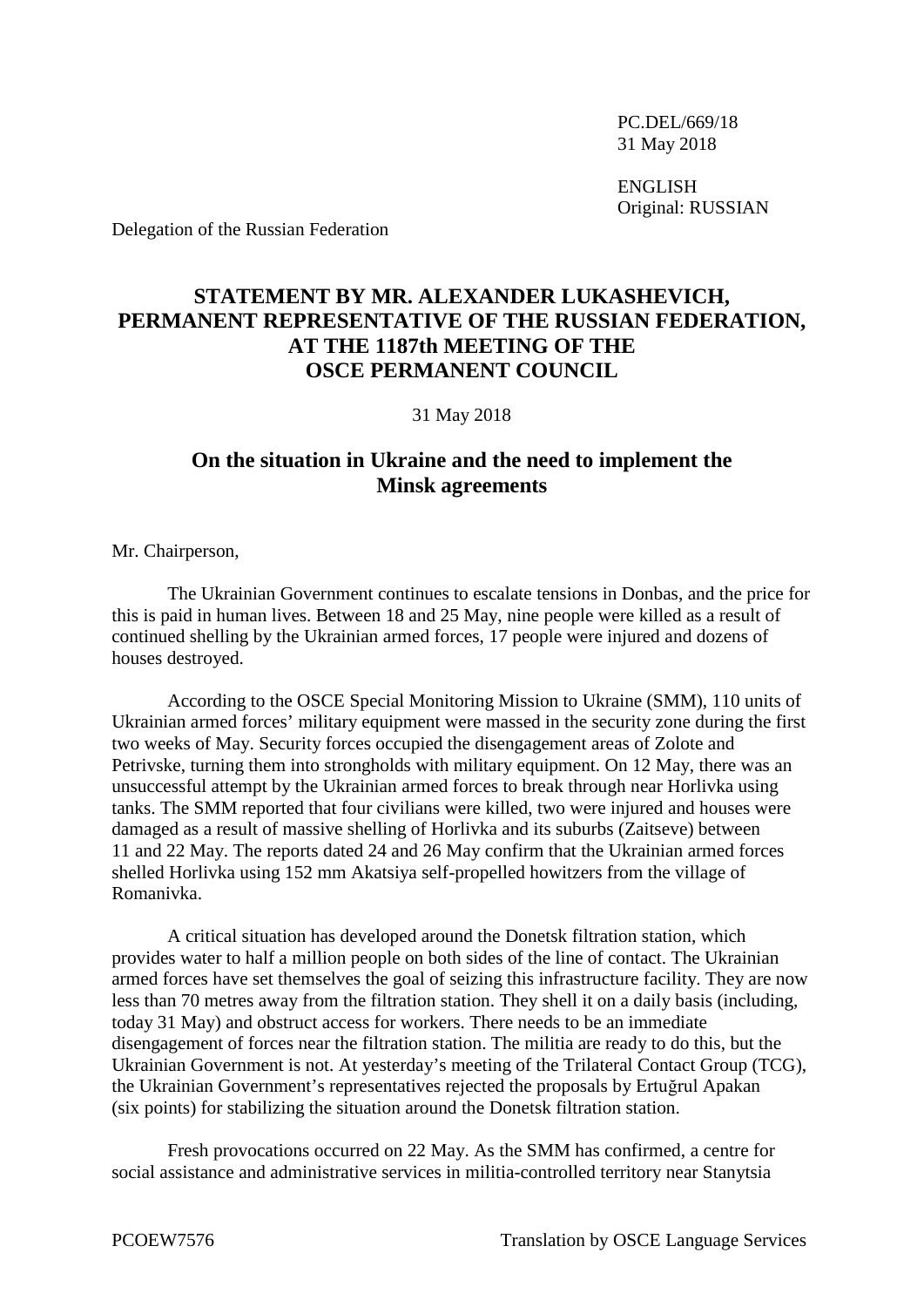Luhanska suffered damage as a result of shelling. On the same day, two civilians were injured when a bridge collapsed after being blown up by Ukrainian saboteurs on the outskirts of Ivanivka.

Civilians in territory controlled by the Ukrainian Government are also suffering as a result of the security forces' actions. The Ukrainian armed forces have occupied hospitals in the city of Toretsk and a factory in Talakivka. As a result, civilians find themselves in a hostage situation because these settlements have been turned into a theatre of military operations.

The only way to achieve de-escalation is to ensure a ceasefire and the withdrawal of hardware in accordance with the Minsk Package of Measures, along with the disengagement of forces and demining, as stipulated in the TCG decisions. The Principal Deputy Chief Monitor of the SMM, Mr. Alexander Hug, spoke about this at the briefing in Vienna on 22 May. It was also discussed at the extraordinary meeting of the TCG Working Group on Security Issues on 23 May, but Ukraine sabotaged the negotiations and rejected the SMM's proposals.

The Ukrainian Government is focused on confrontation. It has opted for a policy of undermining the work to resolve the crisis and unleashing full-scale military operations similar to those of 2014. On 28 May, tanks and artillery were moved towards the line of contact in Dzerzhynsk. On 29 May, Ukrainian military aircraft took to the skies above Donetsk. The press centre of the punitive "Combined Forces Operation" command announced the "preparation of all troops and hardware for performing their assigned tasks".

The international community should not turn a blind eye to such actions. It is time for the forces of common sense in Europe to consider whether it is worth giving unconditional support to the policy of those who, under the current conditions, are supplying weapons to Ukraine and training members of the Ukrainian punitive battalions.

The Ukrainian Government is trying to hide the real state of affairs from its citizens and the international community. It has stepped up propaganda regarding the imagined "Russian aggression". It is crudely cleansing the information space. Ukraine is rapidly slipping into totalitarianism.

On 18 May, the Ukrainian armed forces deliberately opened fire on an All-Russia State Television and Radio Broadcasting Company (VGTRK) film crew, which was preparing a reportage near the village of Kruta Balka. The Russian journalist Pavel Vydrin and sound engineer Igor Uklein were injured. On 24 May, the Ukrainian authorities shut down the Russian news agencies Rossiya Segodnya and RIA Novosti Ukraine for three years. Despite the condemnation of this discriminatory act by the OSCE Representative on Freedom of the Media, a number of key human rights non-governmental organizations and journalistic associations, access to these Russian news agencies' websites has been blocked. A court in Kherson postponed the consideration of the appeal against the arrest of the head of RIA Novosti Ukraine, Kirill Vyshinsky. On 26 May, the Ukrainian border service prevented two Russian media workers from entering the country.

What happened with the Russian journalist Arkady Babchenko is simply beyond belief. As you know, yesterday 30 May, the Ukrainian Security Service announced that the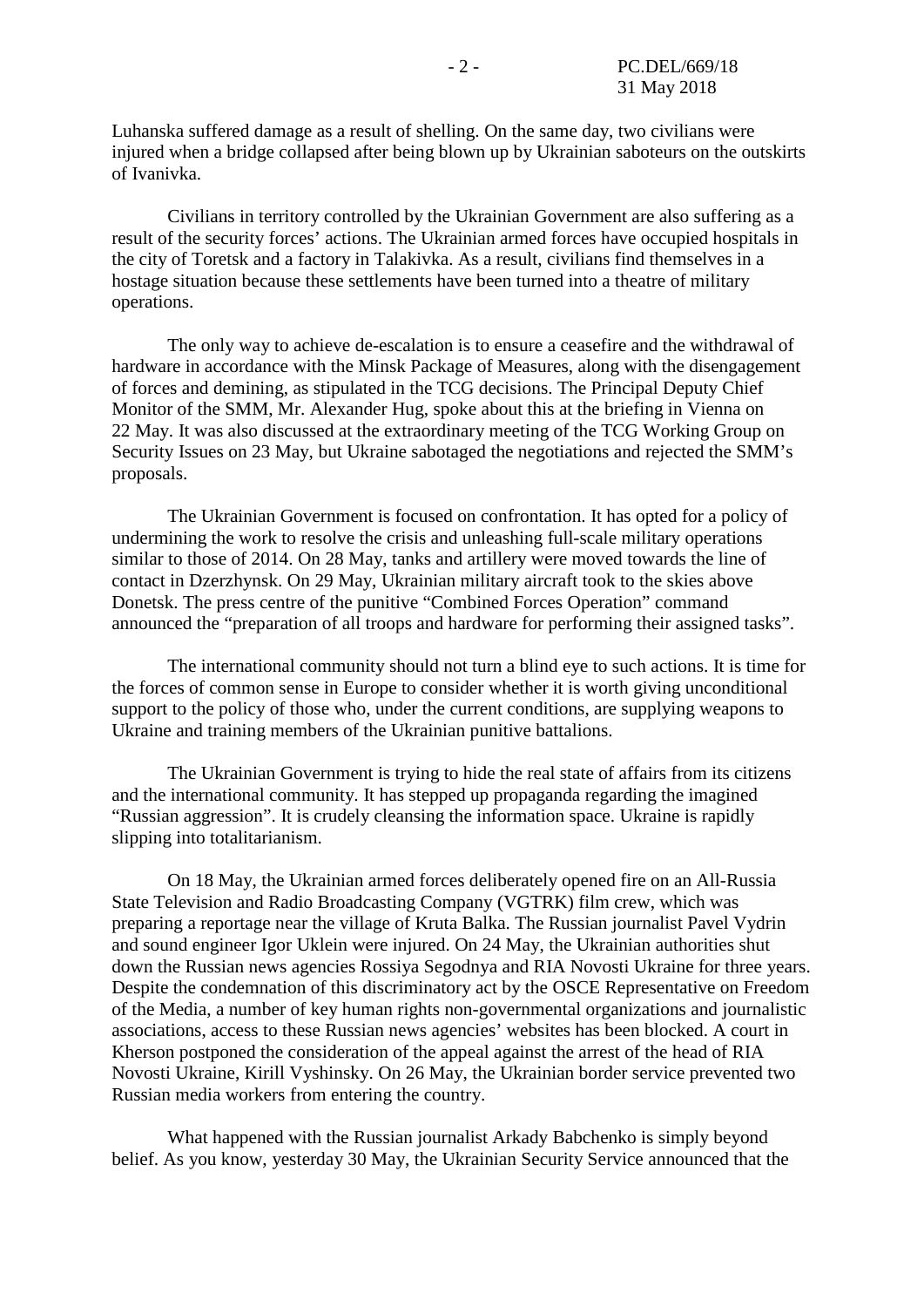reporter was actually alive and that his fake murder had been staged as part of some covert operation.

We are of course glad that this Russian citizen is alive. However, we believe it is inadmissible to use false information, especially when it concerns a human life, for blatant propaganda ploys.

The reports about Arkady Babchenko's death in Ukraine misled the entire global community. The OSCE Representative on Freedom of the Media, Mr. Harlem Désir, even travelled to Kyiv to support the journalist's colleagues and found himself in an extremely embarrassing situation.

Using the information supplied by the Ukrainian Government, several media outlets and bloggers wasted no time in accusing Russia of a murder that had not happened. This is an extremely telling demonstration of how powerful these groundless anti-Russian stereotypes are.

This whole circus was staged instead of investigating the real murders in Ukraine of the journalists Anatoly Klyan, Anton Voloshin, Igor Kornelyuk, Andrei Stenin, Oles Buzina, Pavel Sheremet and other media workers, as well as the deaths of the people who were burned alive in Odessa.

The confidence of the international community in the policies of the Ukrainian Government has been seriously undermined. We firmly believe that the participating States, the OSCE institutions, the journalistic community and the relevant international institutions will draw the appropriate conclusions from this situation.

## Mr. Chairperson,

The situation in the rest of Ukraine is depressing. National minorities are having their rights trampled upon. Like the Russian-speaking population, they have been deprived of the opportunity to receive education in their native language without hindrance. The children of Crimean Tatars have to organize classes of at least five pupils to preserve their national identity. Ethnically motivated crimes continue. According to the SMM, Right Sector radicals attacked members of the Roma community near Velyki Hai village (Ivano-Frankivsk region) on 22 May. They burned down the Roma tent camp and fired shots into the ground right next to little children.

The authorities are encouraging the nationalists. On 28 May, red and black flags of the Organization of Ukrainian Nationalists and Ukrainian Insurgent Army were raised near administrative buildings in Lviv to mark nationalist day pursuant to a decision by the city council. The glorification of Nazism and the rise of radical nationalism and extremism in Ukraine demand an urgent response from the international community. We are waiting for a dedicated report by the SMM.

The number of crimes in the military sphere is growing. Ukraine's military prosecutor, Anatoly Matios, announced at an international conference in Kharkiv that 27,000 criminal cases had been opened against 43,000 Ukrainian military personnel since April 2014. This is just the tip of the iceberg, if we assume that most crimes have been